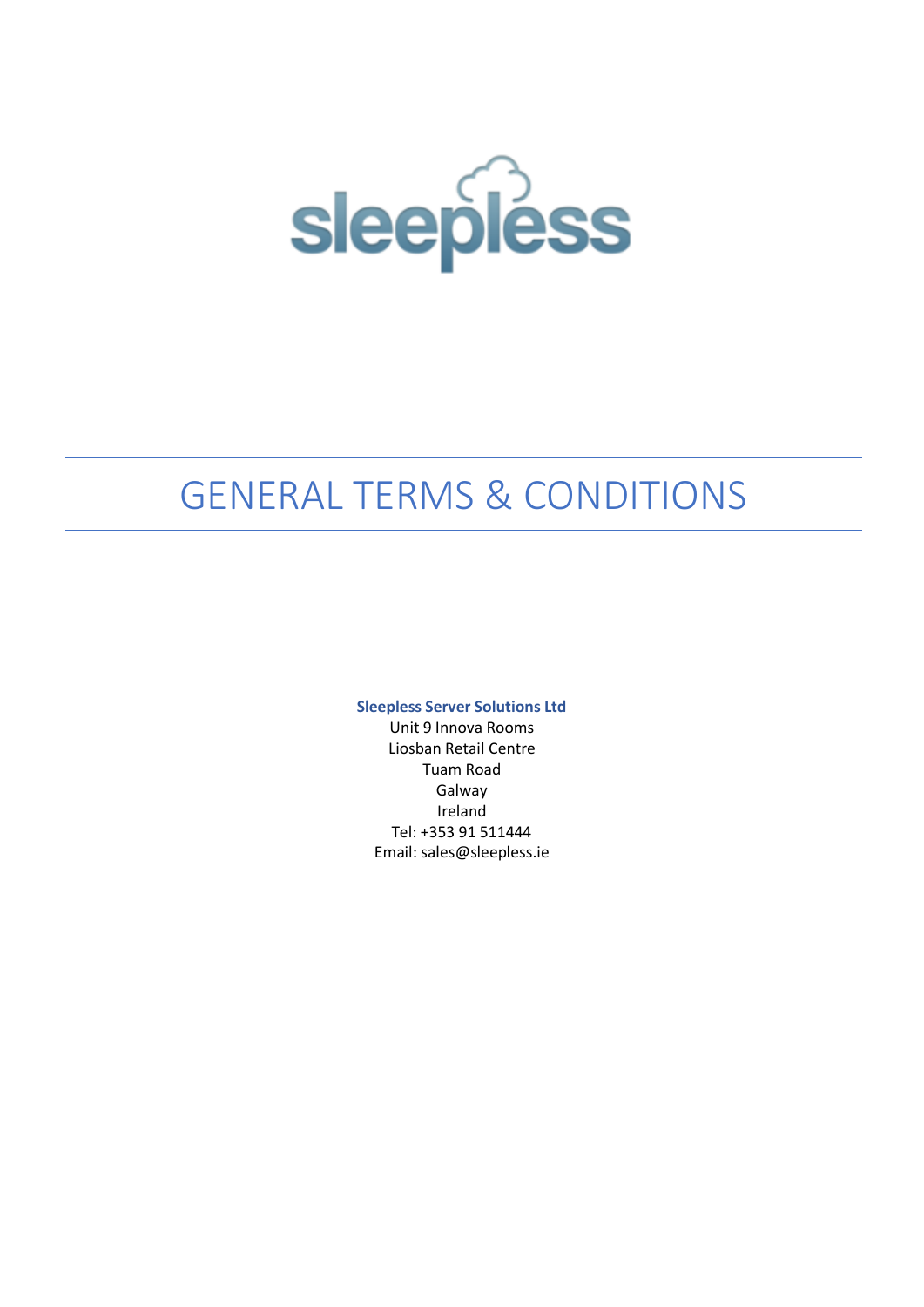

# **Table of Contents**

| 1.  |                                                                          |
|-----|--------------------------------------------------------------------------|
| 2.  |                                                                          |
| 3.  |                                                                          |
| 4.  |                                                                          |
| 5.  |                                                                          |
| 6.  |                                                                          |
| 7.  |                                                                          |
| 8.  |                                                                          |
| 9.  |                                                                          |
| 10. |                                                                          |
| 11. |                                                                          |
| 12. |                                                                          |
|     |                                                                          |
| 13. |                                                                          |
| 14. |                                                                          |
| 15. |                                                                          |
| 16. |                                                                          |
|     | 16.1.                                                                    |
|     | The Legal Grounds Under Which We Process This Personal Data  12<br>16.2. |
| 17. |                                                                          |
|     | 17.1.                                                                    |
|     | 17.2.                                                                    |
|     | 17.3.                                                                    |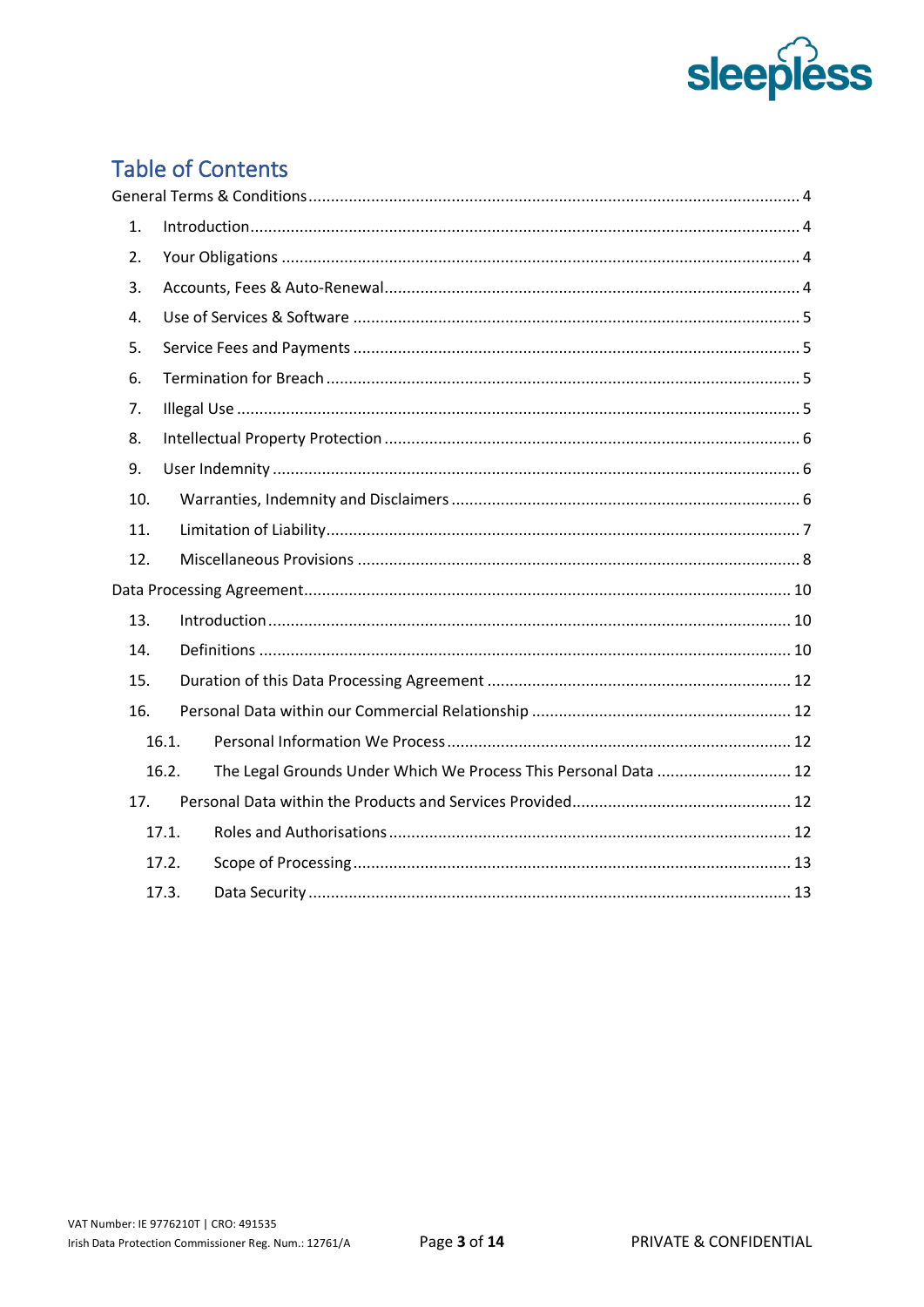# **sleepless**

# General Terms & Conditions

# <span id="page-2-1"></span><span id="page-2-0"></span>1. Introduction

These terms of service (collectively "Terms") are a legal agreement between you, either an individual or a single legal entity ("You" or "you"), and Sleepless. These Terms govern your use of any Sleepless. services ("Services"), the Sleepless. website ("Site"), the client software distributed with this Agreement and any other software provided by Sleepless., including any updates and any accompanying documentation ("Software"). Collectively, the Software, the Site and the Services may be referred to as the "Products". By clicking the "I AGREE" or similar button, by signing a Service Level Agreement, Order Form, or by using any Products, you agree to these Terms. If you do not agree to these Terms, then do not indicate acceptance and do not use the Products. If you agree to these Terms on behalf of a legal entity, you represent that you have the authority to bind that legal entity to these Terms.

# <span id="page-2-2"></span>2. Your Obligations

You agree to do each of the following: (i) comply with applicable law (ii) pay when due the fees for the Services, (iii) use reasonable security precautions in light of your use of the Services, (iv) cooperate with Sleepless.' reasonable investigation of outages, security problems, and any suspected breach of the Agreement, (v) keep your billing contact and other account information up to date; and (vi) immediately notify Sleepless. of any unauthorised use of your account or any other breach of security.

# <span id="page-2-3"></span>3. Accounts, Fees & Auto-Renewal

You agree to keep your registration information accurate, complete and up-to-date as long as you continue to use the Services. You agree to pay the fixed subscription and variable usage-based fees, if any, for the service type you have selected and agree to any applicable restrictions, including quotas on the amount of storage you are allowed to use. If you exceed any quota allocated to your account, you agree that Sleepless. may restrict your ability to use the Services in full until you reduce your usage or sign-up to another type of account with a higher quota or no quota at all. If you use a card for payment, you authorise Sleepless. to automatically renew your Services and subscription for successive renewal terms each equal in length to the initial term purchased by you and charge the then-current renewal fees to the card associated with your account unless you notify Sleepless. in advance that you do not want your subscription renewed. If you use an alternative payment method, you authorise Sleepless. to automatically renew your subscription for successive renewal terms each equal in length to the initial term purchased by you and you agree to pay the then-current renewal fees when invoiced. Sleepless. may send you at least one email to remind you of each upcoming renewal of the Services or subscription. Sleepless. may change the renewal price of the Services or subscription as of the next renewal date and we will provide you with prior notice if we do so. You can elect to cancel an automatic renewal for the Services or subscription at any time and for any reason (including if you do not agree to a price change) by contacting Sleepless. at least 45 days in advance of the renewal. You agree that you are responsible for payment of all fees related to the Services set to auto-renew. Once the service renewal has been processed it cannot be reversed nor any fees refunded. Any request for cancellation of services must be submitted in writing to [accounts@sleepless.ie,](mailto:accounts@sleepless.ie) and acknowledged, with minimum 60 days notice to Sleepless.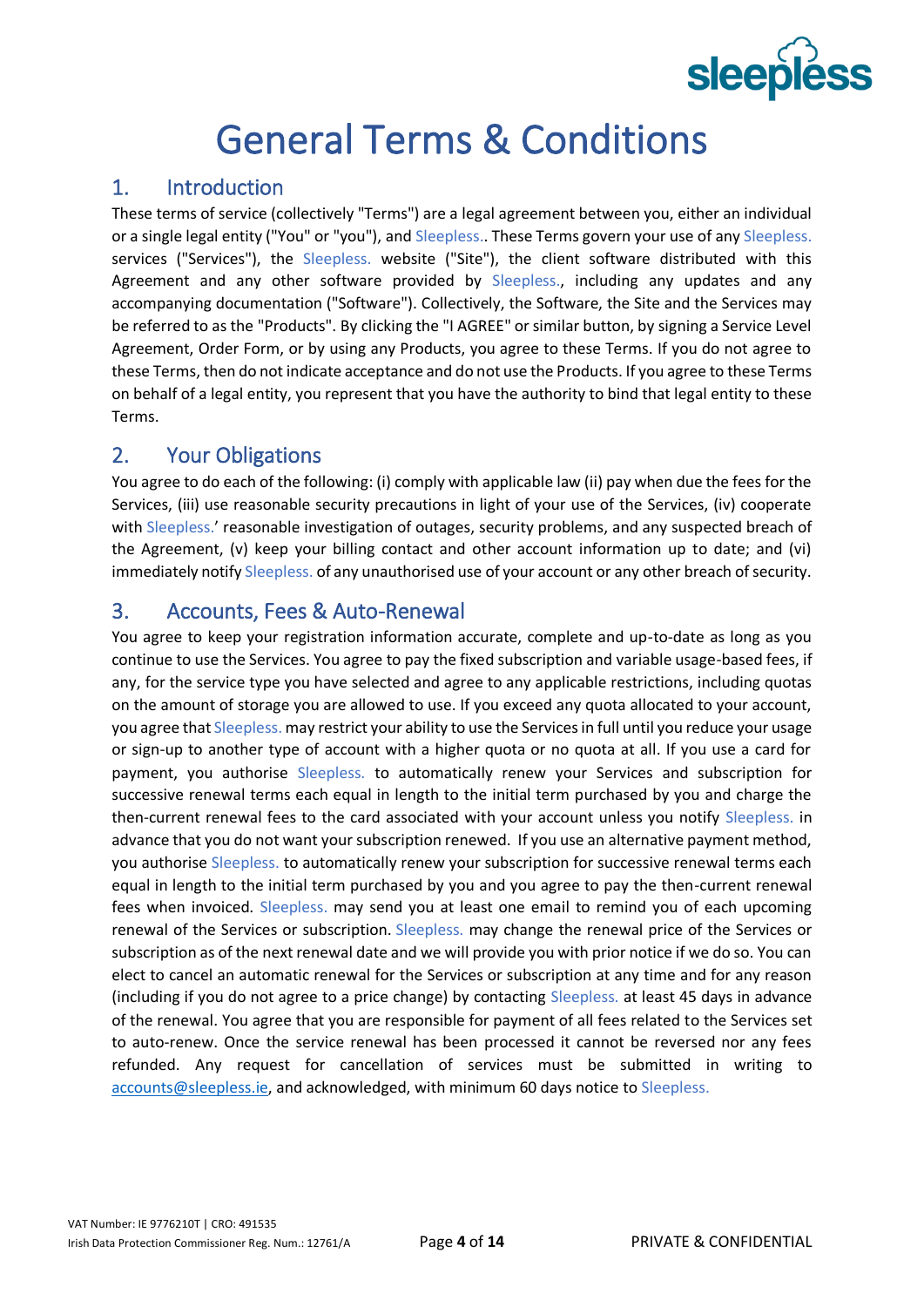

# <span id="page-3-0"></span>4. Use of Services & Software

Subject to these Terms, Sleepless. grants you a limited, non-exclusive, non-transferable and revocable licence to access the Site and use the Services and Software. You may install and use the Software in executable form only on the number and type of devices that are specified in the then-current documentation for your service type as described on the Site or as specified in other transaction documentation provided by Sleepless. or an authorised reseller or Partner. You acknowledge that certain third party code may be provided with the Software and that the licence terms accompanying that code will govern its use.

You acknowledge that Sleepless. or third parties own all right, title and interest in and to the Products, including all intellectual property rights. Except for the licence granted in these Terms, Sleepless. and its licensors retain all rights in the Products, and no implied licences are granted to you.

You specifically agree that you will not, nor will you permit another person to (without the express written consent of Sleepless.):

- sub-licence, lease, rent, loan, transfer or distribute any portion of the Products;
- modify, adapt, translate or create derivative works from the Products;
- decompile, reverse engineer, disassemble or otherwise attempt to derive source code from the Products; or
- remove, obscure or alter any trademark, copyright or other proprietary rights notices displayed in the Software or on the Site.

### <span id="page-3-1"></span>5. Service Fees and Payments

If the fees are not paid in accordance with the agreed payment terms as per the Service Level Agreement or otherwise for the particular Service, Sleepless. reserves the right to terminate the Services. Cancellation will terminate the license and will deny you and your designated users access to, and use of the Services. All of your data will be deleted from Sleepless. servers at the expiration of thirty (30) days after termination of the Services for reasons of non-payment or for other reasons set forth elsewhere in these Terms. Sleepless, may terminate the Services with 30 days prior notice if you fail to comply with any of these Terms. In the event of you availing of co-location services, you agree that Sleepless. may disconnect your equipment at the expiration of 30 days and dispose of the equipment within 60 days if same is not removed from the premises.

# <span id="page-3-2"></span>6. Termination for Breach

We may terminate the Agreement for breach on written notice if: (i) we discover that the information you provided to us about yourself or your proposed use of the Services was materially inaccurate or incomplete, (ii) if you are an individual, you were not at least 18 years old or otherwise did not have the legal capacity to enter into the Agreement, or if you are an entity or fiduciary, the individual did not have the legal right or authority to enter into the Agreement on behalf of the person represented to be the customer, (iii) your payment of any invoiced amount is overdue, and you do not pay the overdue amount within thirty (30) days of our written notice, (iv) you fail to comply with any other provision of the Agreement and do not remedy the failure within thirty (30) days of our notice to you describing the failure. Upon expiration or termination of Service, you shall immediately cease all use of the Software and Service and destroy all copies of the Software and relevant documentation.

# <span id="page-3-3"></span>7. Illegal Use

The Subscriber shall not use the Services for the storage, possession, creation or transmission of any information, which violates any law, statute, ordinance or regulation or that, may in any manner injure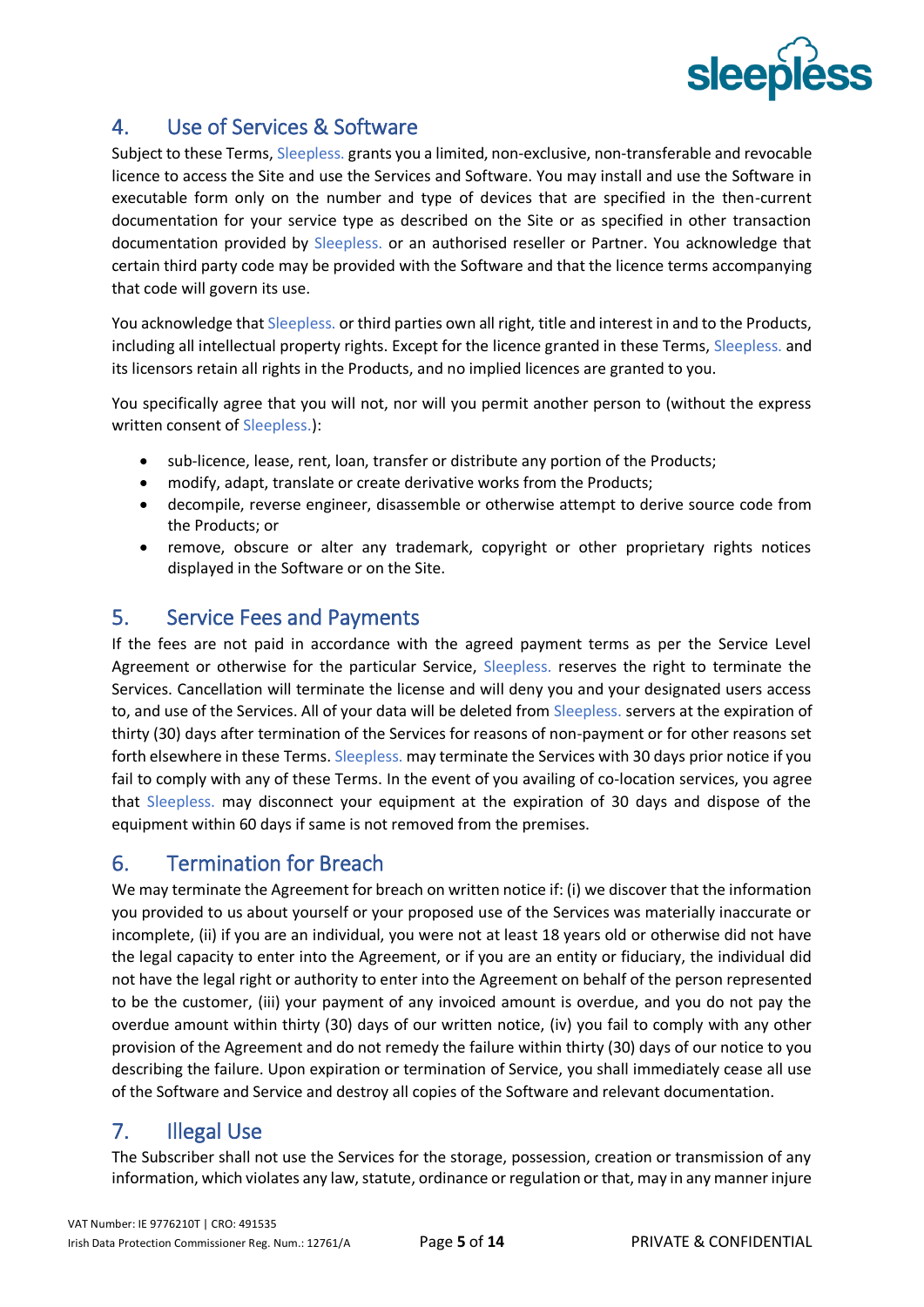

any party or property. Such uses include but are not limited to use of the Service for stolen materials, obscene materials or child pornography. Information which is defamatory, libelous, unlawfully threatening or unlawfully harassing, is obscene or indecent in violation of applicable law, or any use intended to damage any system or data including the propagation of viruses, worms, Trojans or other such programs.

# <span id="page-4-0"></span>8. Intellectual Property Protection

Sleepless. respects the intellectual property of others and requires that users of the Service do the same. When you use the Products, you may not upload, store, share, display, post, email, transmit or otherwise make available any material that infringes any copyright, patent, trademark, trade secret or other proprietary rights of any person or entity. In appropriate circumstances, Sleepless. will terminate the accounts of repeat infringers.

#### <span id="page-4-1"></span>9. User Indemnity

You agree to defend, indemnify and hold Sleepless., its suppliers, resellers, partners and their respective affiliates harmless from and against any claims, liabilities, damages, losses and expenses, including reasonable legal fees and costs, in connection with:

- your use of the Products;
- your breach of these Terms;
- your infringement of any third party right, including any intellectual property right; or
- any claim that use of your data caused damage to a third party.

This indemnity obligation will survive the termination or expiration of your account and these Terms.

#### <span id="page-4-2"></span>10. Warranties, Indemnity and Disclaimers

Nothing in these terms and conditions excludes, restricts or affects your statutory rights.

The Service will be provided to you with reasonable skill and care. In this context, you specifically acknowledge and accept that the Service, as with other internet applications, is not capable of being 100% secure and Sleepless. does not guarantee the prevention or detection of any unauthorised attempts to access your data through the Service, the Site and/or our other systems and services.

Sleepless. also cannot be held responsible for any loss or corruption of data or any unauthorised access of such data that takes place over third party systems and services used by you to transmit the data to or retrieve the data from Sleepless.. It is also entirely your responsibility to protect your computer from computer viruses, or other malicious software / "malware" by implementing adequate protections as appropriate.

The Customer agrees to hold harmless and indemnify Sleepless., and its subsidiaries, affiliates, officers, agents, employees, advertisers, licensors, suppliers or partners, (collectively " Sleepless. and Partners") from and against any third party claim arising from or in any way related to your use of Sleepless. services, violation of the Terms or any other actions connected with use of Sleepless. services, including any liability or expense arising from all claims, losses, damages (actual and consequential), suits, judgments, litigation costs and lawyers' fees, of every kind and nature. In such a case, Sleepless. will provide you with written notice of such claim, suit or action.

Without prejudice to any other provision of this agreement, if a failure with the Site, the Software, the Service, and other content, information, material, software or other items or services made available or provided by Sleepless. through the Site or the service ("Other Materials") materially or permanently prevents you from accessing or retrieving any data that you have stored through the Service, then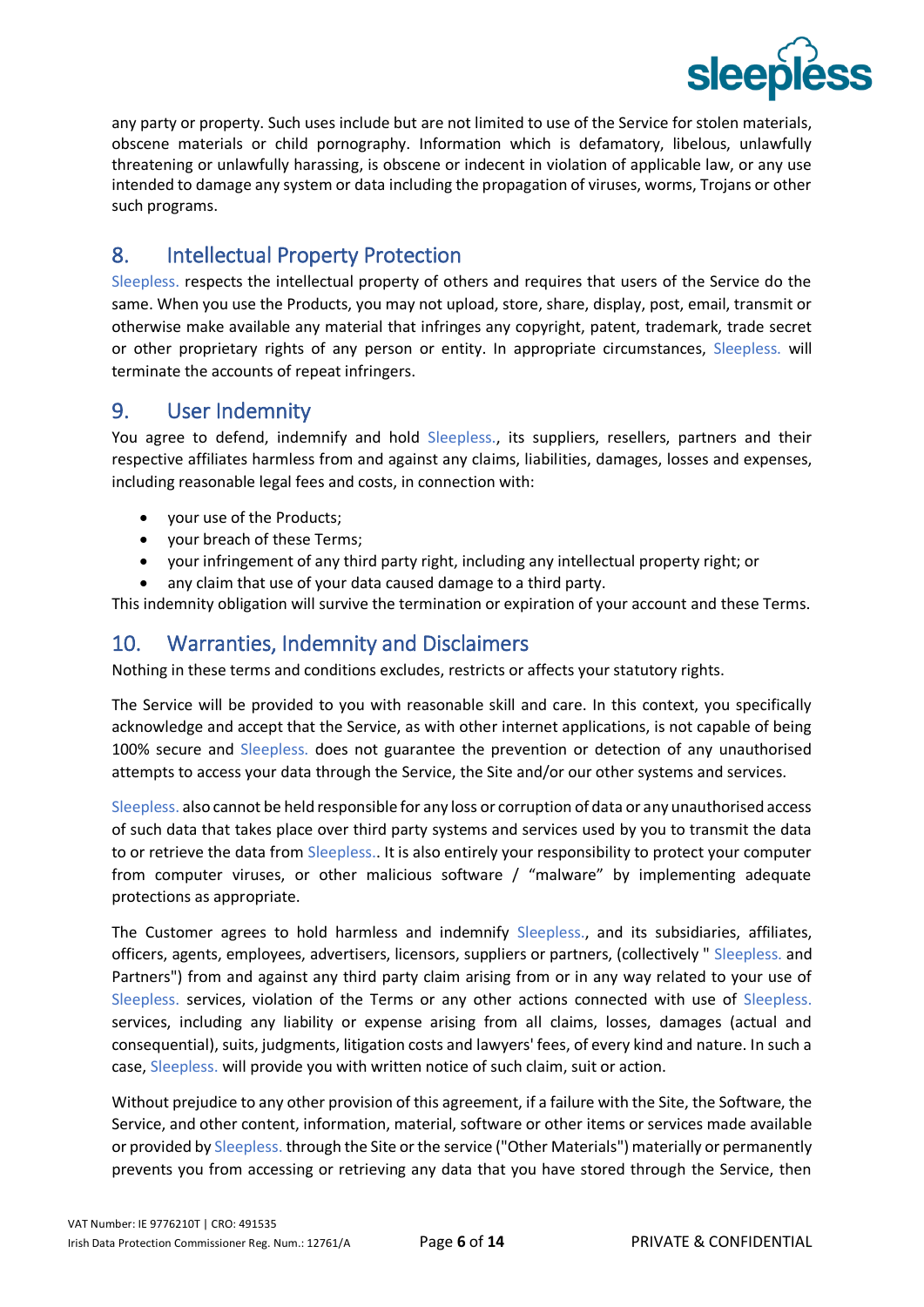

Sleepless. shall, at our option either (a) resolve the issue or (b) refund to you that proportion of the price you paid for the Service which is reasonably attributable to the data in question, taking into account its size relative to the total volume of data stored by you during the term of this agreement. To the maximum extent permitted under applicable law, such resolution or refund is Sleepless. entire liability and your exclusive remedy relating to any such failure. Without prejudice to any other provision of this agreement, Sleepless. recommends that you backup your data. Additionally, Sleepless. will notify you as soon as is practicable of any development which would affect Sleepless. ability to carry out its services effectively and in compliance with applicable laws and regulatory requirements.

TO THE FULLEST EXTENT PERMITTED BY LAW, Sleepless. AND ANY THIRD PARTY SOFTWARE AND SERVICE SUPPLIERS, EXCLUDE ALL OTHER EXPRESS OR IMPLIED TERMS AND CONDITIONS, CONDITIONS, WARRANTIES, REPRESENTATIONS OR ENDORSEMENTS WHATSOEVER WITH REGARD TO THE SITE, THE SOFTWARE, THE SERVICE AND/OR OTHER MATERIALS INCLUDING WITHOUT LIMITATION THOSE AS TO SATISFACTORY QUALITY, FITNESS FOR A PARTICULAR PURPOSE, TITLE, AND NON-INFRINGEMENT OF PROPRIETARY RIGHTS AND ANY WARRANTIES OR OTHER TERMS REGARDING THE AVAILABILITY, SECURITY, RELIABILITY, TIMELINESS, AND PERFORMANCE OF THE SOFTWARE OR SERVICE AND SUCH THIRD PARTY SOFTWARE OR SERVICES.

Sleepless. SHALL NOT BE LIABLE FOR ANY LOSS OR DAMAGE RESULTING FROM THE ILLEGAL, INCORRECT OR INAPPROPRIATE USE OF THE SITE, THE SOFTWARE, THE SERVICE AND/OR OTHER MATERIALS BY YOU OR ANYONE ELSE USING YOUR ACCOUNT.

Sleepless. MAY REQUIRE YOU TO REIMBURSE US FOR ANY REASONABLE AND FORESEEABLE LOSSES, COSTS, EXPENSES, DAMAGES OR OTHER LIABILITY THAT Sleepless. INCURS AS A DIRECT RESULT OF THE MISUSE OF THE SITE, THE SOFTWARE, THE SERVICE AND/OR ANY OTHER MATERIALS EITHER BY YOU OR BY SOMEONE USING YOUR ACCOUNT. FOR THE PURPOSE OF THIS PARAGRAPH, "MISUSE" SHALL BE CONSTRUED AS INCLUDING (I) ANY USE OF THE SITE, THE SOFTWARE, THE SERVICE AND/OR OTHER MATERIALS THAT IS IN BREACH OF THIS AGREEMENT (INCLUDING THE PRIVACY POLICY); AND/OR (II) ANY USE OF THE SITE, THE SOFTWARE, THE SERVICE AND/OR OTHER MATERIALS IN CONNECTION WITH WHICH Sleepless. IS REQUIRED TO DEFEND ITS OWN INTERESTS BEFORE A COURT, GOVERNMENT AGENCY, INDUSTRY REGULATOR, SELF-REGULATORY BODY OR SIMILAR MEMBERSHIP ORGANISATION, OR DISPUTE RESOLUTION BODY AND/OR INCURS ANY LOSSES, COSTS, EXPENSES, DAMAGES OR OTHER LIABILITY IN CONNECTION WITH ANY THREATENED OR ACTUAL CIVIL, CRIMINAL OR ADMINISTRATIVE PROCEEDINGS.

#### <span id="page-5-0"></span>11. Limitation of Liability

UNDER NO CIRCUMSTANCES SHALL Sleepless., OR ITS SUPPLIERS, RESELLERS, PARTNERS OR THEIR RESPECTIVE AFFILIATES BE LIABLE FOR ANY INDIRECT, INCIDENTAL, CONSEQUENTIAL, SPECIAL, EXEMPLARY, OR PUNITIVE DAMAGES ARISING FROM OR RELATED TO THE SOFTWARE OR SERVICE, WHETHER SUCH CLAIM IS BASED ON WARRANTY, CONTRACT, TORT (INCLUDING NEGLIGENCE), OR OTHERWISE, (EVEN IF Sleepless. HAS BEEN ADVISED OF THE POSSIBILITY OF SUCH DAMAGES).

WITHOUT LIMITING THE FOREGOING, SAVE IN THE CASE OF DEATH OR PERSONAL INJURY CAUSED BY OUR NEGLIGENCE OR THE NEGLIGENCE OF OUR EMPLOYEES, OR WHERE WE HAVE ACTED FRAUDULENTLY, THE TOTAL AGGREGATE LIABILITY OF Sleepless., AND ITS SUPPLIERS, RESELLERS, PARTNERS AND THEIR RESPECTIVE AFFILIATES ARISING FROM OR RELATED TO THIS AGREEMENT SHALL NOT EXCEED THE AMOUNT WITHIN THE TERM OF THE AGREEMENT, IF ANY, PAID BY YOU TO Sleepless. FOR THE SOFTWARE OR SERVICES. IF THE SOFTWARE AND SERVICES ARE PROVIDED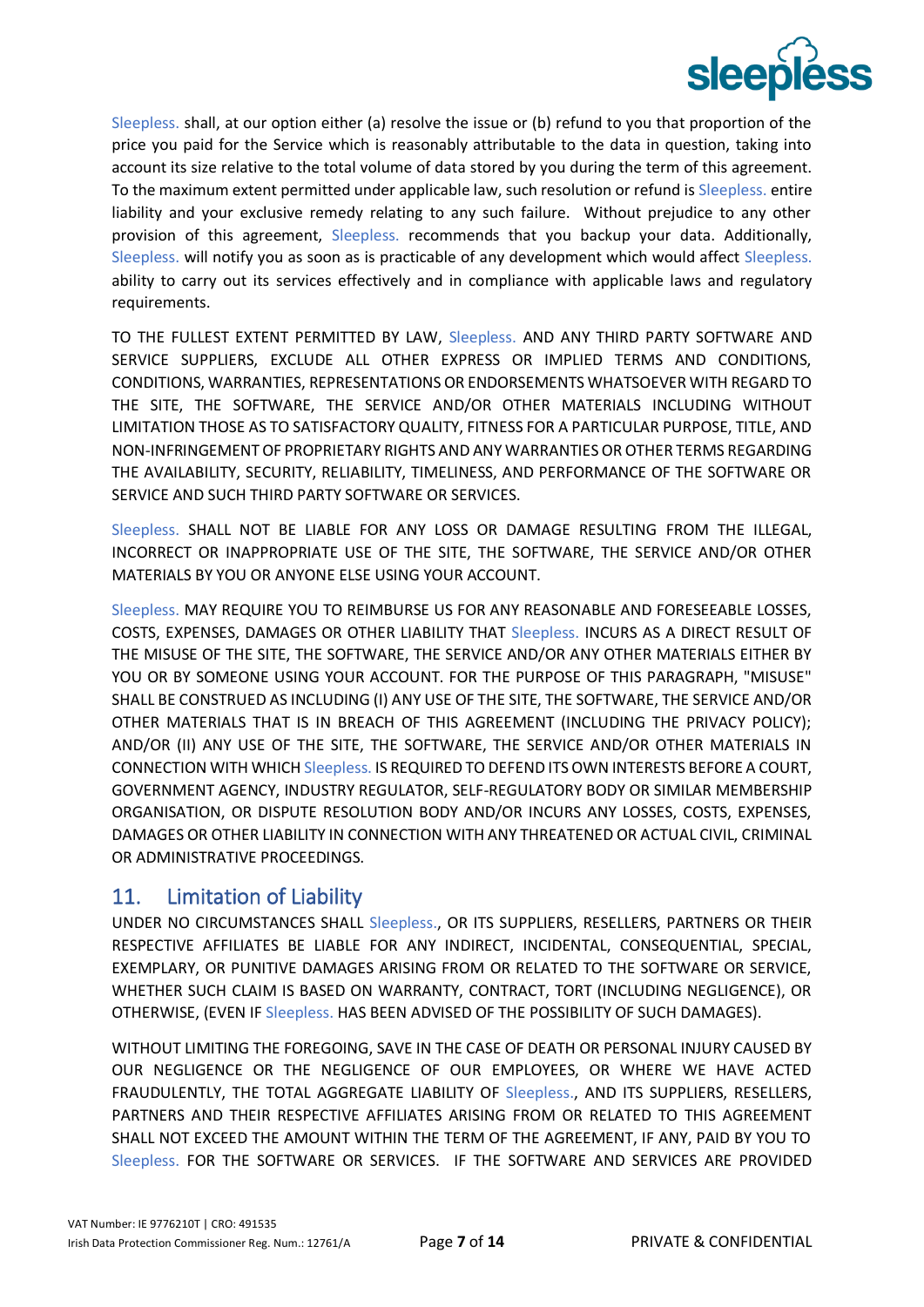

WITHOUT CHARGE, THEN Sleepless. AND ITS SUPPLIERS SHALL HAVE NO LIABILITY TO YOU WHATSOEVER.

THE FOREGOING LIMITATIONS OF LIABILITY SHALL APPLY WHETHER THE DAMAGES ARISE FROM USE OR MISUSE OF AND RELIANCE ON THE SOFTWARE OR SERVICE, FROM INABILITY TO USE THE SOFTWARE OR SERVICE, OR FROM THE INTERRUPTION, SUSPENSION, OR TERMINATION OF THE SOFTWARE OR SERVICE (INCLUDING SUCH DAMAGES INCURRED BY THIRD PARTIES). SUCH LIMITATION SHALL APPLY NOTWITHSTANDING A FAILURE OF ESSENTIAL PURPOSE OF ANY LIMITED REMEDY AND TO THE FULLEST EXTENT PERMITTED BY LAW.

THE SOFTWARE AND SERVICE ARE NOT INTENDED FOR USE IN CONNECTION WITH ANY NUCLEAR, AVIATION, MASS TRANSIT, OR MEDICAL APPLICATION OR ANY OTHER INHERENTLY DANGEROUS APPLICATION THAT COULD RESULT IN DEATH, PERSONAL INJURY, CATASTROPHIC DAMAGE, OR MASS DESTRUCTION, AND YOU AGREE THAT Sleepless. WILL HAVE NO LIABILITY OF ANY NATURE AS A RESULT OF ANY SUCH USE OF THE SOFTWARE.

#### <span id="page-6-0"></span>12. Miscellaneous Provisions

You acknowledge and agree that the Software which is the subject of this Agreement, may be controlled for export purposes. You agree to comply with all United States export laws and regulations. You assume sole responsibility for any required export approval and/or licenses and all related costs and for the violation of any United States export law or regulation. If you are located in a country subject to embargo by the United States government, you are not entitled to use the Software or Service.

This agreement will be governed by and construed in accordance with the laws of the Republic of Ireland, without giving effect to any conflict of laws and provisions that would require the application of the laws of any other jurisdiction.

The United Nations Convention on Contracts for the International Sale of Goods shall not apply to this Agreement.

The failure of Sleepless. to exercise or enforce any right or provision of this Agreement does not constitute a waiver of such right or provision. If for any reason a court of competent jurisdiction finds any provision or portion of this Agreement to be unenforceable, the remainder of this Agreement will continue in full force and effect.

This Agreement constitutes the entire agreement between the parties with respect to the subject matter hereof and supersedes and replaces all prior or contemporaneous understandings or agreements, written or oral, regarding such subject matter. Any waiver of any provision of this Agreement will be effective only if in writing and signed by Sleepless..

All disputes arising out of this Agreement will be subject to Irish law and the parties agree and submit to the personal and exclusive jurisdiction and venue of the Irish courts, except that nothing will prohibit Sleepless. from instituting an action in any court of competent jurisdiction to obtain injunctive relief or protect or enforce its intellectual property rights.

You may not assign or transfer any of your rights or obligations under this Agreement to a third party without the prior written consent of Sleepless. Sleepless. may freely assign this Agreement. Any attempted assignment or transfer in violation of the foregoing will be void from the beginning.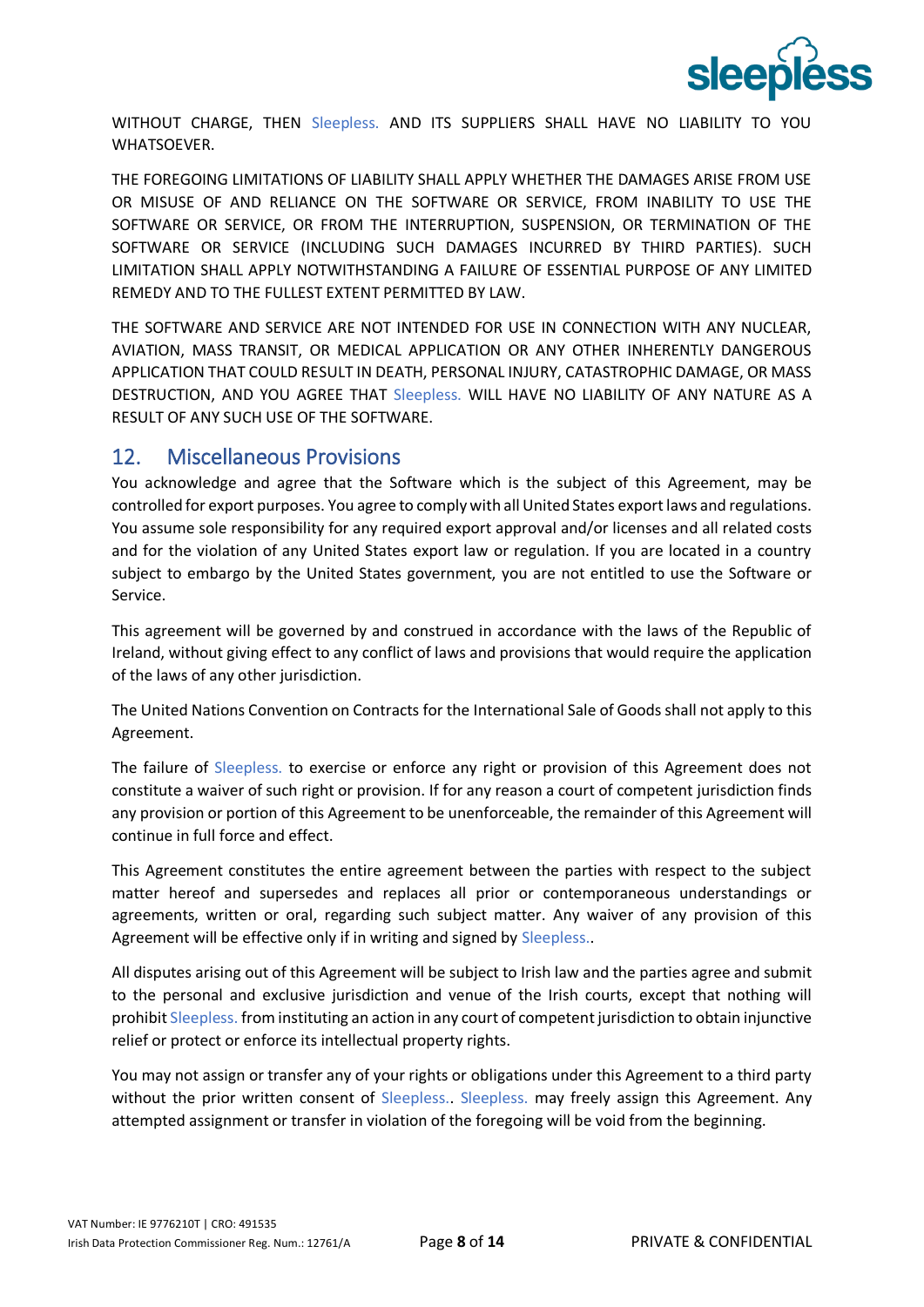

Sleepless. reserves the right to make amendments to these Terms. You will be responsible for checking for any updates to these terms as notification of amendments may not be otherwise provided. You agree to be bound by any amended Terms whether or not you have read the new Terms.

FORCE MAJEURE: Neither of us will be in violation of the Agreement if the failure to perform the obligation is due to an event beyond our control, such as significant failure of a part of the power grid, significant failure of the Internet, natural disaster, war, riot, insurrection, epidemic, strikes or other organised labour action, terrorism, or other events of] a magnitude or type for which precautions are not generally taken in the industry.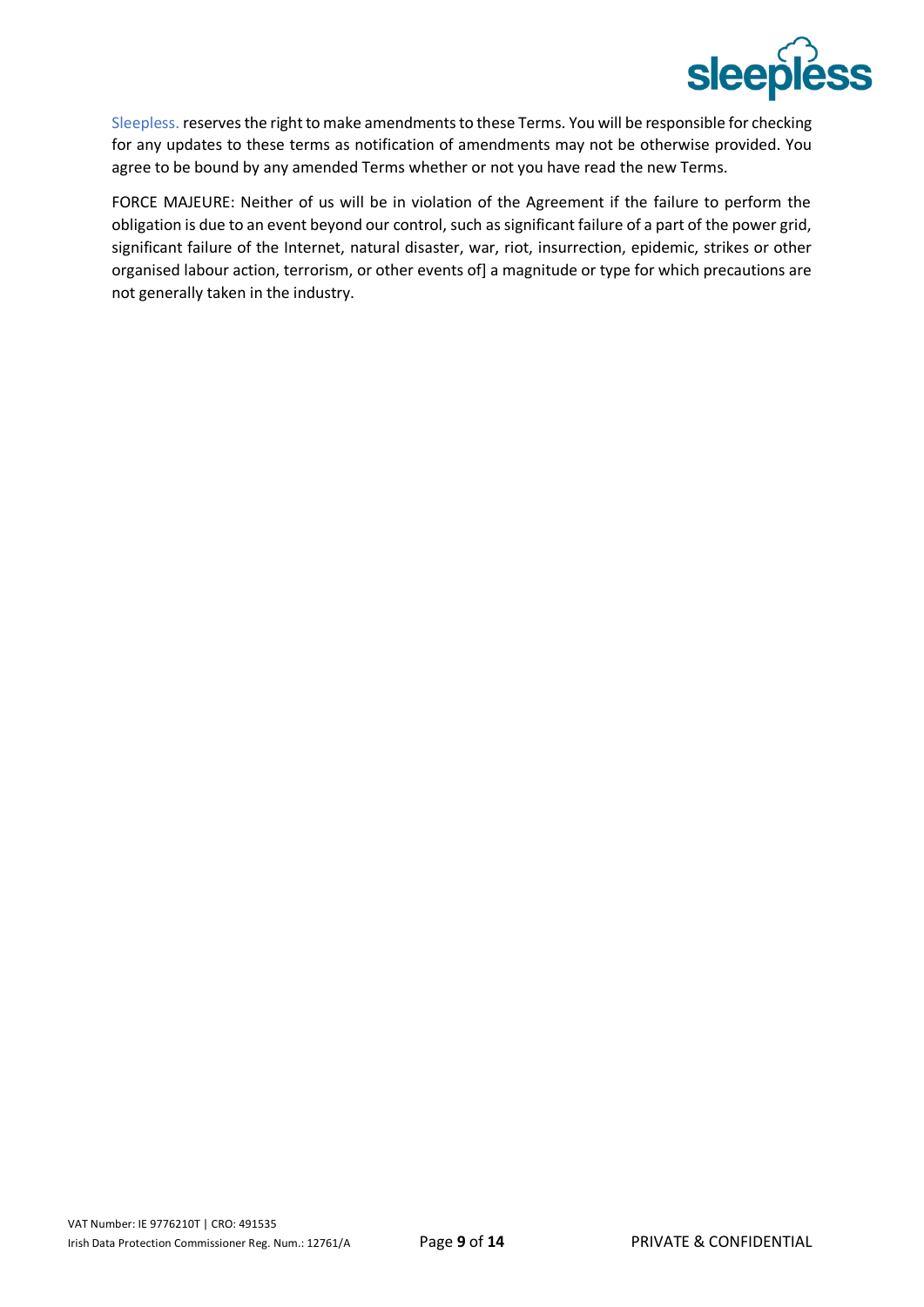# **sleepléss**

# Data Processing Agreement

### <span id="page-8-1"></span><span id="page-8-0"></span>13. Introduction

The Customer (as defined on the authorisation page) agreeing to these terms and Sleepless. have entered into one or more Agreements or Contracts herein referred to as "the Contract" or "Contract".

This Data Processing Agreement as related to the products and services as detailed in the Contract as and from the Effective Date, be effective and replace any previously applicable data processing agreement and/or other terms previously applicable to privacy, data processing and/or data security.

### <span id="page-8-2"></span>14. Definitions

In this Agreement the following expressions shall have the following meanings unless the context otherwise requires:

References to the "**Data Controller**" and the "**Data Processor**" have the meanings ascribed to those terms under Data Protection Legislation;

"**Acts**" means Data Protection Acts 1988 and 2003;

"**Confidential Information**" means any information and/or material relating to the customers, business, affairs, finances, systems, processes and/or methods of operation of either party (including Personal Data) which is disclosed by one Party to the other in connection with the operation of the Contract (whether oral or in writing and whether or not such information is expressly stated to be confidential or marked as such);

"**Customer Data**" means data submitted, stored, sent or received via the Services by the Customer, its Affiliates or End Users.

"**Customer Personal Data**" means personal data contained within the Customer Data.

"**Data Protection Commissioner**" means the Office of the Data Protection Commissioner or any successor to or replacement of that office;

"**Data Protection Legislation**" means any laws governing the processing, use and disclosure of personal data including (without limitation):

- a) the Data Protection Acts 1988 and 2003 in Ireland, the European Communities (Electronic Communications Networks and Services) (Privacy and Electronic Communications) Regulations 2011, EU Data Protection Directive 95/46/EC, the Data Protection (Registration) Regulations 2001, the Data Protection Act 1988 (Section 16(1)) Regulations 2007;
- b) to the extent applicable to this Agreement or the services provided pursuant to this Agreement, the data protection and information privacy laws of any other jurisdiction;
- c) any re-enactment, replacement or amendment of the laws referred to in (a) or (b) in force from time to time including the GDPR, all national implementing legislation; and
- d) all industry guidelines (whether statutory or non-statutory) or applicable Codes of Practice and Guidance Notes issued by the Data Protection Commissioner, the European Commission or European Data Protection Board relating to the Processing of personal data or privacy or any amendments and re-enactments thereof;

"**Data Protection Impact Assessments**" shall have the meaning provided in the GDPR;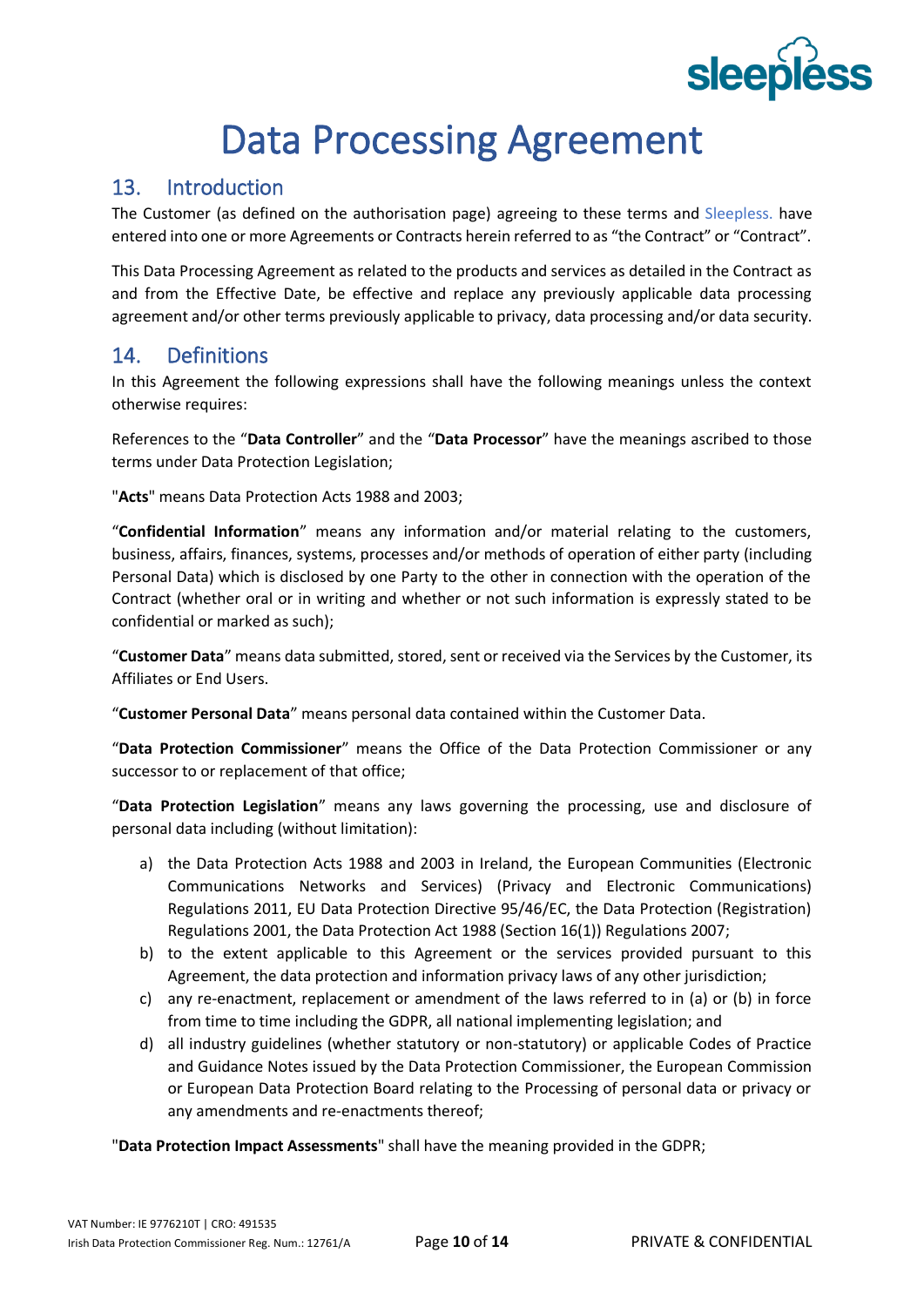

"**Data Subject**", "**Personal Data**", and "**Processing**" shall have the same meanings set out in the Data Processing Legislation and "**Process**" shall be construed accordingly;

"**Data Security Breach**" means any known potential or actual breach of the agreed security arrangements or any obligations or duties owed by the Data Processor to the Data Controller relating to the confidentiality, integrity or availability of Confidential Information or Personal Data;

"**DPA**" means this Data Processing Agreement;

"**Effective Date**" means the date on which the Customer accepted, or the parties otherwise agreed, this DPA;

"**EEA**" means European Economic Area;

"**GDPR**" means Regulation (EU) 2016/679 of the European Parliament and of the Council of 27 April 2016 on the protection of natural persons with regard to the Processing of personal data and on the free movement of such data, and repealing Directive 95/46/EC (General Data Protection Regulation);

"**Group**" of a party means in relation to a party, that party, any Subsidiary or Holding Company of that party, and any Subsidiary of a Holding Company of that party;

"**Parties**" means Sleepless. and the Customer and **"Party"** shall be construed accordingly;

"**Personnel**" of a person means (i) the officers, employees, agents and contractors (including subcontractors) of that person and the members of its Group; and (ii) the officers, employees, contractors and agents of the contractors (including subcontractors) of that person and the members of its Group;

"**Prior Consultations**" shall have the meaning provided in the GDPR;

"**Regulator**" means any regulator or regulatory body (including the Data Protection Commissioner) to which the Data Controller or a member of its Group is subject from time to time or whose consent, approval or authority is required so that the Data Controller or a member of the its Group can lawfully carry on its business; and

"**Security Measures**" means the appropriate security measures to be taken in respect of Personal Data as more particularly described at Article 32 of the GDPR;

"**Services**" means the services provided by the Supplier as specified in the Contract;

"**Sub-processors**" means third parties authorised under this Data Processing Agreement to have logical access to and process Customer Data in order to provide parts of the Services and related technical support.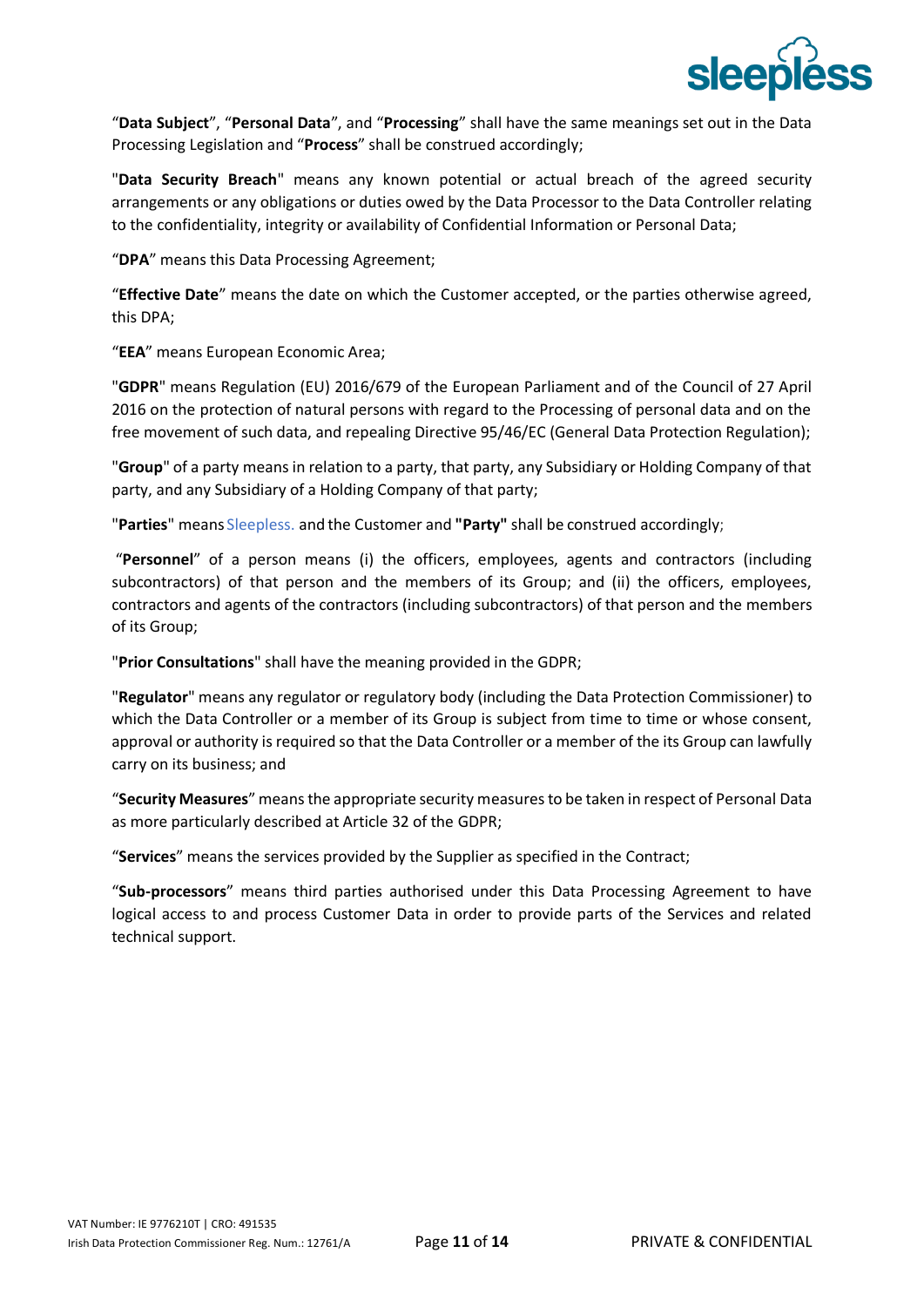

#### <span id="page-10-0"></span>15. Duration of this Data Processing Agreement

This DPA will remain effective from the date agreed (Effective Date) until the date of expiry of the Contract, notwithstanding expiry of the Contract, remain in effect and automatically expire upon the deletion of all Customer Data by Sleepless. from all live and back up systems, software and servers.

### <span id="page-10-1"></span>16. Personal Data within our Commercial Relationship

In relation to the role of the Customer and of Sleepless. during our normal commercial relationship, Sleepless. is the Data Controller and the Customer is the Data Processor, as defined within the GDPR. Within the boundaries of the business relationship, the following applies:

#### <span id="page-10-2"></span>16.1. Personal Information We Process

- a) **Your employee contact details:** information that allows us to contact your employees directly to allow us to administer the products and service as described within the contract – names, email addresses, telephone numbers, IP addresses and User credentials where furnished to us
- b) **Records of your discussions with our customer support teams, including call recordings:**  when you share comments and opinions with us, ask us questions or make a complaint, including when you phone us, we will keep a record of this. This includes when you send us emails, letters, phone our support team or contract us through social media or our website
- c) **Responses to surveys, competitions and promotions:** we keep records of any surveys you respond to or your entry into any competition or promotion we run.
- d) **How you use mobile applications and websites:** when you use our applications or websites, we collect information about the pages you look at and how you use them, your device type, operating system and browser type.
- e) **Advertising and Direct Marketing:** Where you have opted in you may receive direct marketing. While you are online, you may be exposed with our digital advertising. Information about how you respond, or interact with, any direct marketing or advertising communications directed to you, including any requests for these communications to stop.

#### <span id="page-10-3"></span>16.2. The Legal Grounds Under Which We Process This Personal Data

We process this information solely because you are the Customer. Information described in a) and b) is essential to allow us to maintain our business relationship and as such the legal grounds for processing this data is that *'processing is necessary for the performance of a contract to which the data subject is party'.* Information described in c) through e) ensures that we monitor our customer engagement, provide multiple lines of customer support, facilitate communications and ensure we continue to grow the business commercially. All activities described in c) through e) are done so with the users consent and so the legal grounds for processing this data is that *'the data subject has given consent to the processing of his or her personal data for one or more specific purposes'*. Sleepless. ensure we have the users consent through the various policies on the various portals, such as our website, newsletters, etc.

#### <span id="page-10-4"></span>17. Personal Data within the Products and Services Provided

#### <span id="page-10-5"></span>17.1. Roles and Authorisations

In relation to the role of the Customer and Sleepless. during the delivery of products and services we provide as per the Contract that is in place, Sleepless. is the Data Processor and the Customer is the Data Controller or a Data Processor, as defined within the EDPR. Sleepless. commits to ensuring compliance with Article 28 of the GDPR.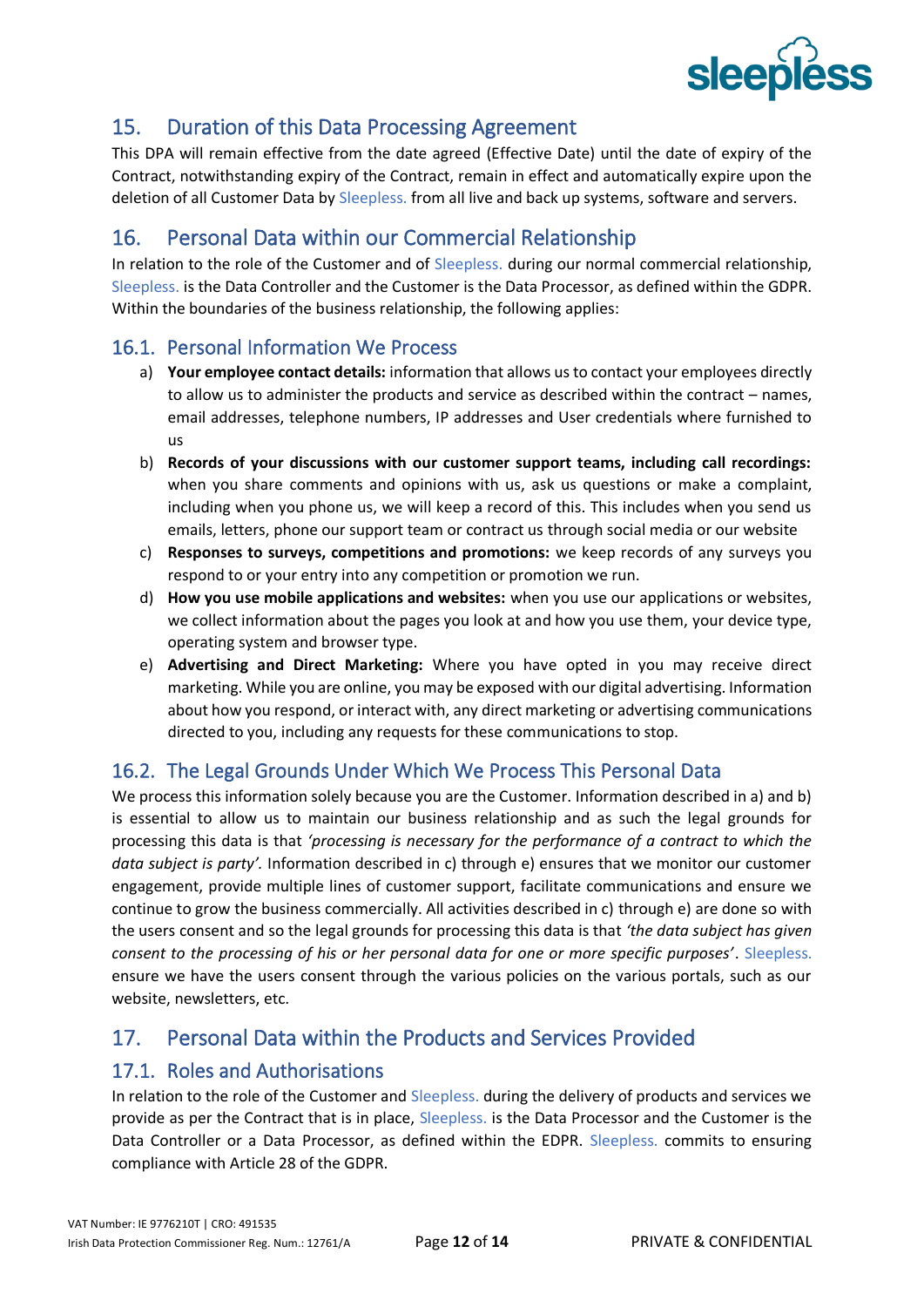

If the GDPR applies to the processing of Customer Personal Data and the Customer is a processor, the Customer warrants to Sleepless. that the Customer's instructions and actions with respect to that Customer Personal Data, including its appointment of Sleepless. as another processor, have been authorised by the relevant Data Controller.

#### <span id="page-11-0"></span>17.2. Scope of Processing

Sleepless. will process Customer Personal Data submitted, stored, sent or received by Customer, its Affiliates or End Users via the Services for the purposes of providing the Services and related technical support to Customer in accordance with the Data Processing Agreement.

Personal data submitted, stored, sent or received via the Services may concern the following categories of data subjects: End Users including Customer's employees and contractors; the personnel of Customer's customers, suppliers and subcontractors; and any other person who transmits data via the Services, including individuals collaborating and communicating with End Users.

The Customer is in complete control over the data stored or processed within the scope of the Contract as agreed. Sleepless. has no knowledge of this data in terms of its type, contents or purpose. As such, the Customer is fully responsible for ensuring that the data is processed in accordance with GDPR and that the terms of the Contract are appropriate for its intended purpose.

#### 17.2.1. The Customer's Instructions

By entering into this Data Processing Agreement, Customer instructs Sleepless. to process Customer Personal Data only in accordance with applicable law:

- a) to provide the Services and related technical support;
- b) as further specified via Customer's use of the Services and related technical support;
- c) as documented in the form of the applicable Contract, including this Data Processing Agreement; and
- d) as further documented in any other written instructions given by Customer and acknowledged by Sleepless. as constituting instructions for purposes of this Data Processing Agreement.

#### 17.2.2. Sleepless.'s Compliance with Instructions

As from the effective date of this DPA, Sleepless. will comply with the instructions described in the Customer's Instructions (including with regard to data transfers) unless EU or Irish law to which Sleepless. is subject requires other processing of Customer Personal Data by Sleepless., in which case Sleepless. will inform Customer (unless that law prohibits Sleepless. from doing so on important grounds of public interest).

#### <span id="page-11-1"></span>17.3. Data Security

#### 17.3.1. Sleepless.'s Security Responsibilities

Sleepless. commits to ensuring compliance with Article 32 as it applies within the scope of Article 28 of the GDPR. Sleepless. will implement and maintain technical and organisational measures to protect Customer Data against accidental or unlawful destruction, loss, alteration, unauthorised disclosure or access. Security Measures include measures to help ensure ongoing confidentiality, integrity, availability and resilience of Sleepless.'ssystems and services; to help restore timely access to personal data following an incident; and for regular testing of effectiveness. Sleepless. may update or modify the Security Measures from time to time provided that such updates and modifications do not result in the degradation of the overall security of the Services.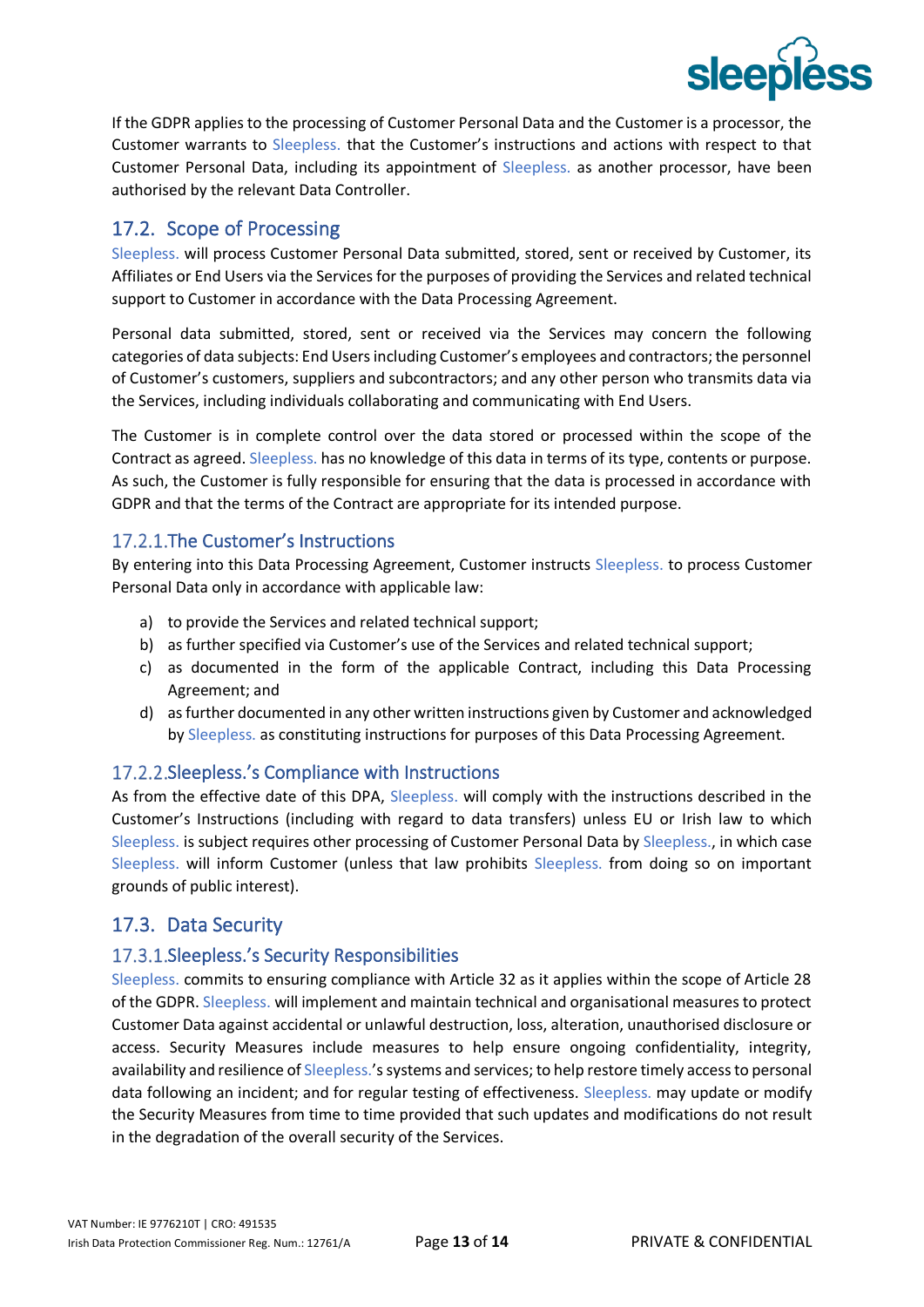

Sleepless. will take appropriate steps to ensure compliance with the Security Measures by its employees, contractors and Sub-processors to the extent applicable to their scope of performance, including ensuring that all persons authorised to process Customer Personal Data have committed themselves to confidentiality or are under an appropriate statutory obligation of confidentiality.

Sleepless. has a mature information security management system. Sleepless. holds and commits to continuing to hold certification to ISO 27001 and ISO 27018.

By agreeing to this DPA, the Customer specifically authorises the engagement of Sub-processors by Sleepless., within the terms of this DPA and the Contract.

Sleepless. will not transfer Customer Data outside of the EEA without the explicit written instruction of the Customer and only then within the scope permitted by Articles 44-50 of the GDPR.

#### 17.3.2. Sleepless.'s Security Assistance

The Customer agrees that Sleepless. will (taking into account the nature of the processing of Customer Personal Data and the information available to Sleepless.) assist Customer in ensuring compliance with any of Customer's obligations in respect of security of personal data and personal data breaches, including if applicable Customer's obligations pursuant to Articles 32 to 34 (inclusive) of the GDPR.

#### *Compliance with Data Subject Requests*

Where the Customer has received a Data Subject Access Request or a Data Subject Deletion Request, Sleepless. will comply within the scope of and as allowed by the GDPR and/or other applicable EU or Irish law to which Sleepless. is subject and facilitate the Customer in complying with the request.

#### *Data Breaches*

If Sleepless. becomes aware of a Data breach, Sleepless. will notify the Customer promptly without undue delay and take reasonable steps to minimise hard and secure Customer Data.

Sleepless. will not assess the contents of Customer Data in order to identify information subject to any specific legal requirements.

Without prejudice to Sleepless.'s obligations relating to Data Breaches, the Customer is solely responsible for complying with data breach notification laws applicable to Customer and fulfilling any third-party notification obligations related to any data breaches.

Sleepless.'s notification of or response to a data breach will not be construed as an acknowledgement by Sleepless. of any fault or liability with respect to the data breach.

#### *Right to Audit / Relations with Regulators*

As required by applicable law or regulation, Sleepless. will provide any relevant competent authority a direct right to examine the Online Services that have been subscribed to from Sleepless., including examination on premises and access to information, records, reports, documents and other data related to the Online Services. Such authority will not be permitted to access third party data relating to any other Sleepless. customer and you will be liable for Sleepless.' reasonable additional costs associated with such examination.

#### 17.3.3. The Customer's Security Responsibilities

The Customer agrees that, without prejudice to Sleepless.'s Security Responsibilities

a) Customer is solely responsible for its use of the Services, including: